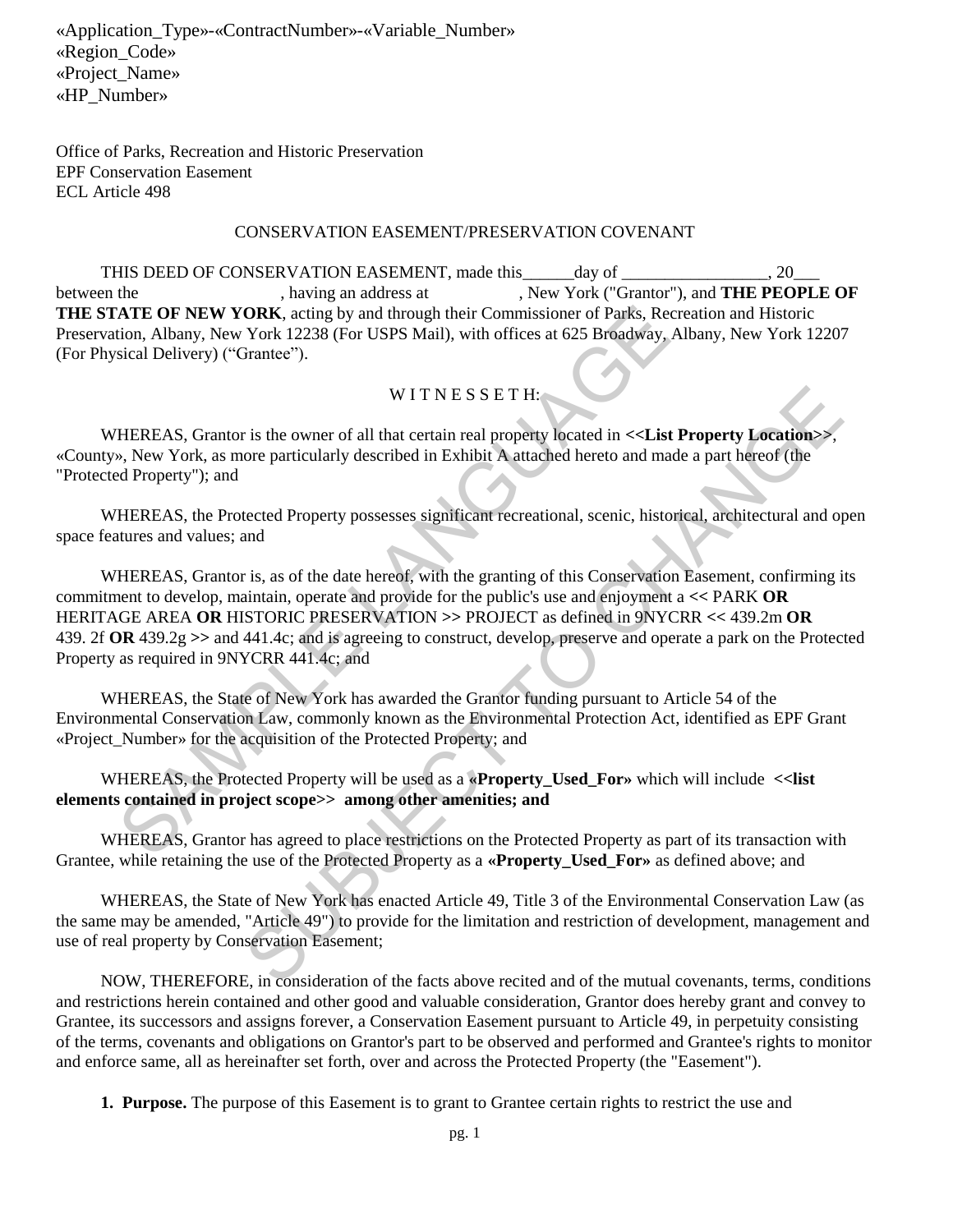development of the Protected Property to protect in perpetuity the use of the Protected Property for the purpose of **«Property\_Used\_For»**, and through such protection, enhance, preserve and protect said **«Property\_Used\_For»** for the use and enjoyment of the public.

**2. Prohibited Uses and Practices.** The following uses and practices are inconsistent with the purpose of this Easement and shall be prohibited upon or within the Protected Property, except to the extent permitted by Paragraph 4 hereof:

- (a) Any commercial, industrial or residential uses of the Protected Property, except as expressly permitted herein.
- (b) The division or subdivision of the Protected Property.
- (c) The construction, erection, maintenance or replacement of any buildings, roads, roadways, signs (other than informational or directional signs), billboards, satellite dishes, fences, docks or other structures or improvements of any kind or nature whatsoever on or over the Protected Property except solely the Permitted Improvements (as defined in subparagraph 4(a) hereof).
- (d) The dumping or storage of ashes, trash, waste, garbage and sawdust on any portion of the Protected Property, except such storage of the aforementioned material as may be normally and reasonably incidental to uses permitted hereunder. No chemical wastes or other hazardous waste materials may be dumped or stored on the Protected Property.
- (e) Dredging, mining, excavation, filling or other use of the Protected Property, which is detrimental to drainage, water quality, flood control or the fish and wildlife attributes of the Protected Property; subject, however, to Grantor's right to build, install, maintain, repair and replace the Permitted Improvements in accordance with the provisions hereof and all applicable laws and governmental regulations.
- (f) Disturbances of the Protected Property's surface topography, including but not limited to filling, excavation, grading, removal of topsoil, sand, gravel, rocks or minerals, or changing of the topography of the land in any manner except as may be reasonably necessary for the construction, erection, installation, maintenance or replacement of any of the Permitted Improvements in accordance with the terms hereof or as may be normally and reasonably incidental to any of the uses of the Protected Property expressly permitted hereby. permitted herein.<br>
The division or subdivision of the Protected Property.<br>
The construction, erection, maintenance or replacement of any buildings, roads, roads<br>
informational or directional signs), billboards, satellite d erection, maintenance or replacement of any buildings, roads, roadways, signs (ofther that<br>directional signs), hillboards, satellite dishes, fraces, docks or other structures or<br>any kind or nature whatsoever on or over the
- (g) The use of toxic chemicals, including, without limitation, pesticides and herbicides, on the Protected Property, except in connection with interior operation and maintenance of the Permitted Improvements or as permitted by the Office of Parks, Recreation and Historic Preservation ("OPRHP") and the Department of Environmental Conservation ("DEC") or any other governmental agency having jurisdiction over the Protected Property and in accordance with all applicable governmental laws and regulations.
- (h) Except as may be required for emergency purposes or for necessary management actions of Grantee or Grantor or for the construction and maintenance of the Permitted Improvements, the use of off-road motorized vehicles other than on the roads on the Protected Property, including, without limitation, automobiles, all-terrain vehicles and motorcycles.

**3. Affirmative Rights Conveyed.** Grantee shall have the right to review and approve any plans for development, construction or installation of structures or improvements on the Protected Property.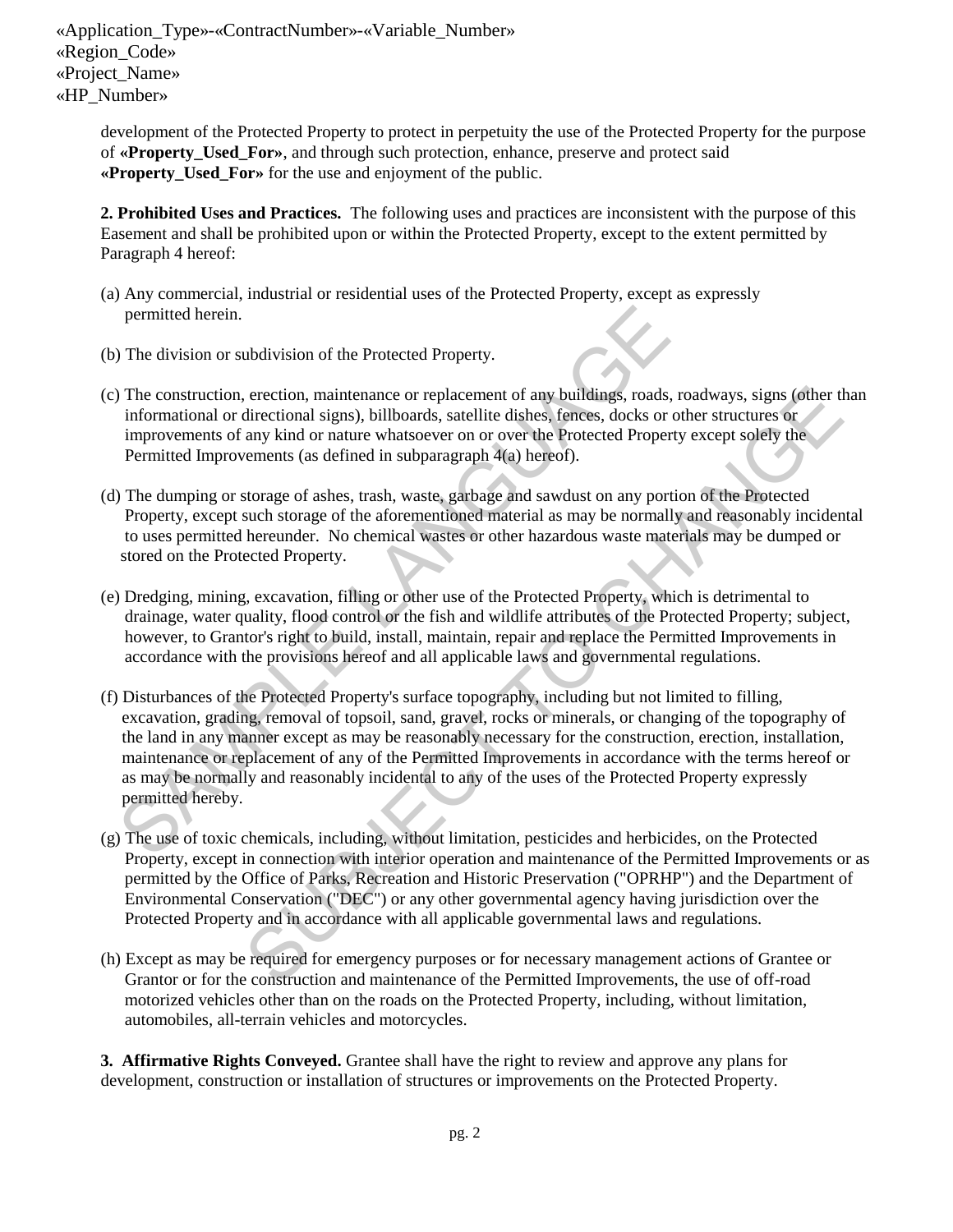**4. Retained Rights of GRANTOR.** Subject to the purpose and provisions of this Easement, including, without limitation, the provisions of Paragraphs 2 and 3 hereof, and to conditions set forth below, GRANTOR reserves and retains all customary rights of ownership in the Protected Property to the extent such rights are exercised in a manner which is not inconsistent with the use of the Protected Property as a **«Property\_Used\_For»**, including, but not limited to:

(a) <<**Insert ONLY if there are existing structures or facilities on the Protected Property>>** The right, subject to approval of Grantee as noted below, to renovate, repair and maintain the following existing structures and facilities, in order to enhance the Protected Property for use as a **«Property\_Used\_For»**:

# (1) <<**List Permitted Renovations, Repairs, Maintenance, if any, here>>**

 (b) The right, subject to approval of Grantee as evidenced by a letter signed by the Commissioner or the Commissioner's delegate, to construct, install and maintain future recreational, cultural and support facilities which are reasonably necessary and consistent with the use and enjoyment of the Protected Property for use as a **«Property\_Used\_For».** 

No work affecting the Protected Property shall be commenced until the Grantor has received approval thereof from the Grantee as evidenced by a letter signed by the Commissioner or the Commissioner's delegate.

All permitted renovation, repair, and maintenance work is to be performed in conformance with The Secretary of the Interior's Standards for the Treatment of Historic Properties 1995, The Secretary of the Interior's Standards and Guidelines for Archeological Documentation or any other applicable Secretary of the Interior's Standards (collectively referenced as STANDARDS).

Before the plans for any proposed renovation, repair, maintenance or construction, alteration or demolition affecting the Protected Property are finalized, the Grantor will provide such information to the Grantee as will reasonably inform the Grantee as to the work to be performed, the scope of the work, the details of the treatment and materials and application, along with any other documentation requested by the Grantee that is reasonably needed to define the nature and character of the work to be performed and the anticipated period of time in which the work is estimated to be completed. 1) <<List Permitted Renovations, Repairs, Maintenance, if any, here>><br>The right, subject to approval of Grantee as evidenced by a letter signal by the Com<br>Commissioner's delegate, to construct, install and maintain future elegate, to construct, install and maintain future recreational, cultural and support<br>resononbly necessary and consistent with the use and enjoyment of the Protected Property<br>Try Used Prores.<br>Protected Property shall be co

All work on the Protected Property shall be undertaken in a way which mitigates, to the greatest extent practicable, any effects on any stream, wetland, pond, lake or other body of water located within 100 feet of such improvement.

**5. Public Access.** There shall be public access to the Protected Property, except that access to those areas customarily used for administrative, maintenance, safety and public health purposes, may be restricted. Grantor may promulgate rules and regulations regarding hours of use for the public.

**6. Inspection.** Grantee and its duly authorized agents, employees and representatives shall have the right to enter the Protected Property upon reasonable notice to Grantor, at such times during normal business hours and in such manner as will not unreasonably interfere with Grantor's use of the Protected Property in accordance with this Easement, to examine and inspect the Protected Property to ensure there are no violations, breaches or defaults of any term, provision, covenant or obligation on Grantor's part to be observed or performed under this Easement.

 **7. Enforcement Rights of Grantee.** Grantor acknowledges and agrees that Grantee's remedies at law for any violation of this Easement are inadequate. Therefore, in addition to, and not in limitation of, any other rights of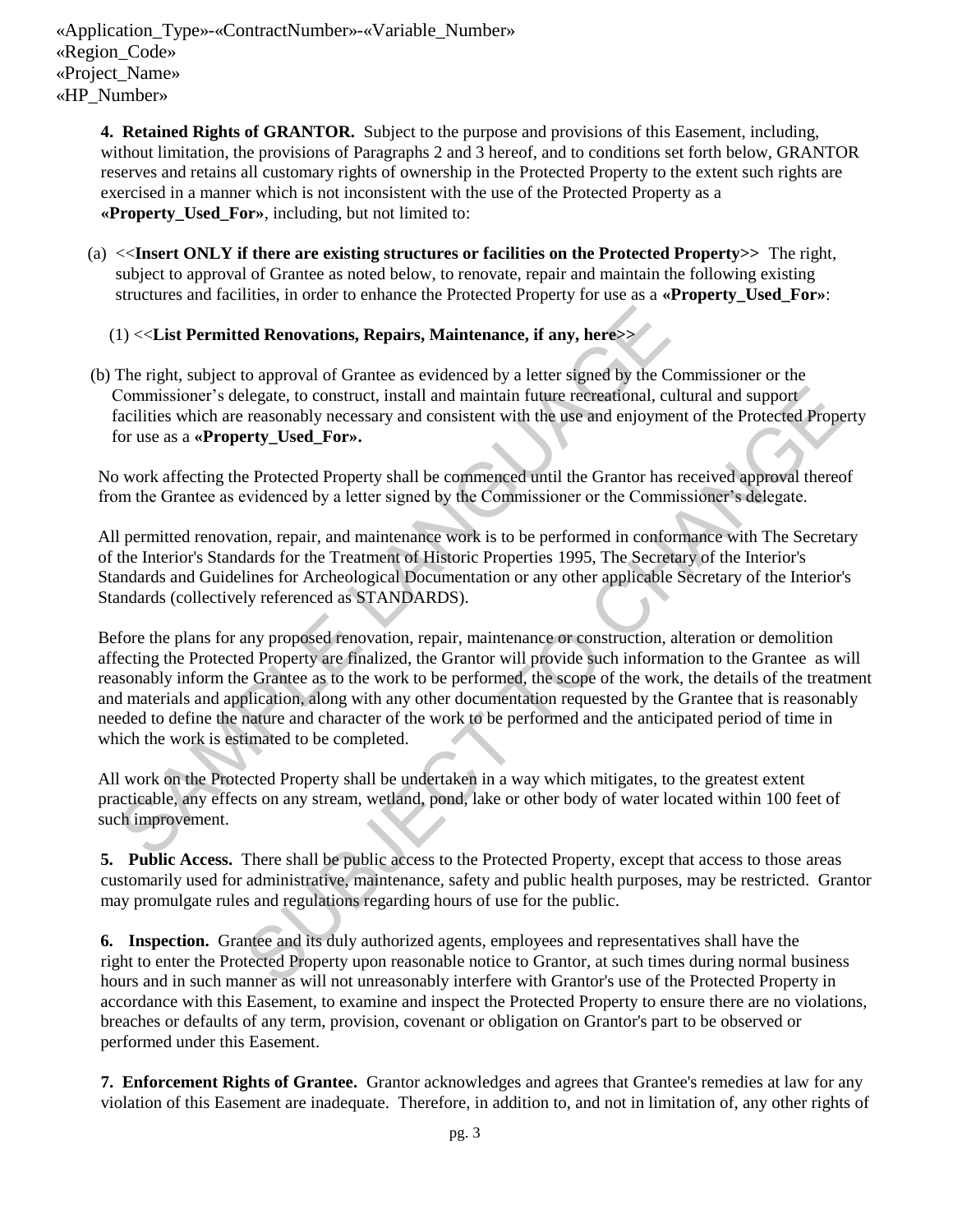Grantee hereunder or at law or in equity, in the event any breach, default or violation of any term, provision, covenant or obligation on Grantor's part to be observed or performed pursuant to this Easement is not cured by Grantor within 30 days notice thereof by Grantee (which notice requirement is expressly waived by Grantor with respect to any such breach, default or violation which requires immediate action to protect the purpose of this Easement) Grantee shall have the right (a) to institute a suit to enjoin or cure such breach, default or violation by temporary and/or permanent injunction, or (b) to seek or enforce such other legal and/or equitable relief or remedies as Grantee deems necessary or desirable to ensure compliance with the terms, conditions, covenants, obligations and purpose of this Easement; provided, however, that any failure, delay or election to so act by Grantee shall not be deemed to be a waiver or a forfeiture of any right or available remedy on Grantee's part with respect to such breach, default or violation or with respect to any other breach, default or violation of any term, condition, covenant or obligation under this Easement.

**8. Violations.** In the event of a violation of any provision of this covenant the GRANTEE may, at its option, and following reasonable notice to the GRANTOR, exercise any or all of the following remedies:

- (a) declare the grant forfeited and demand the return of all funds disbursed under this agreement.
- (b) declare the grant forfeited and demand the return of all funds disbursed under this agreement plus a penalty equal to ½ of the amount of the grant.
- (c) enter the SUBJECT PROPERTY, correct any violation of the terms of this covenant, restore the SUBJECT PROPERTY to its prior condition, and hold the owner or any successor in interest responsible for the cost thereof.
- (d) institute suit to enjoin such violations and, if appropriate, require the restoration of the SUBJECT PROPERTY to its prior condition.

 In addition to the remedies set forth above, the GRANTEE shall have all legal and equitable remedies to enforce the GRANTOR's obligations under this agreement, and in the event the GRANTOR or any successor in interest is found to have violated such obligations, the GRANTOR or such successor shall reimburse the GRANTEE for any costs and expenses incurred in connection with the enforcement of this agreement, including court costs and attorney's fees. Grantee's part with respect to such breach, default or violation or with respect to an<br>alation of any term, condition, covenant or obligation under this Easement.<br> **Violations.** In the event of a violation of any provision

**9. Baseline Data.** In order to establish the present uses and condition of the Protected Property so as to be able to properly monitor its future uses and condition and assure compliance with the terms hereof, Grantor will make available to Grantee existing documentation in its possession of the natural condition of the Protected Property and Grantee has caused to be prepared such additional documentation deemed appropriate by Grantee, including a survey of the Protected Property showing its relationship to adjacent features and properties, and on-site photographs. The aforementioned documentation shall constitute an inventory of the Protected Property's relevant features and conditions (the "Baseline Data"). The Baseline Data shall be kept on file at Grantee's offices and shall be accessible to Grantor upon reasonable notice during normal business hours. The parties acknowledge and agree that in the event a controversy arises with respect to the nature and extent of the present uses or condition of the Protected Property, the parties shall not be foreclosed from utilizing all other relevant or material documents, surveys, reports, and other evidence to assist in the resolution of the controversy. To the extent Grantor and Grantee have initialed the Baseline Data, such Baseline Data shall be presumed to be a correct depiction of the Protected Property as of the date hereof. able notice to the GRANTOR, exercise any or all of the following remedies:<br>
forfeited and demand the return of all funds disbursed under this agreement.<br>
forfeited and demand the return of all funds disbursed under this ag

### **10. Grant in Perpetuity.**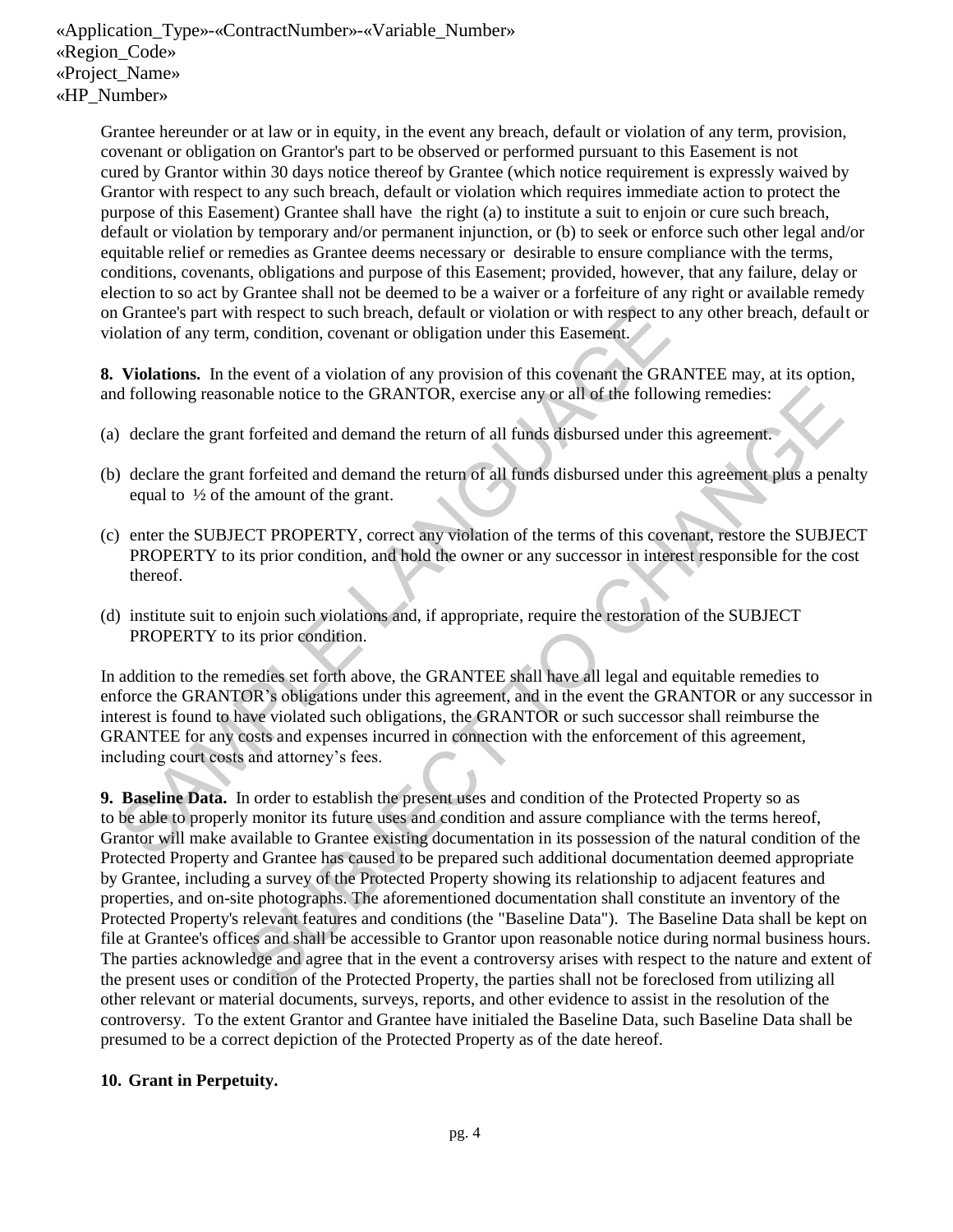- (a) The provisions of this Easement shall run with and be a burden upon the Protected Property in perpetuity and shall be binding on Grantor and Grantee and their respective successors and assigns, and any party entitled to possession or use of the Protected Property while such party is entitled to such possession or use. Any successor or assign of Grantee shall be a qualified organization within the meaning of Article 49 and shall expressly assume the obligation to carry out the conservation purpose for which this Easement is granted and the other obligations of Grantee hereunder.
- (b) If Grantee or any successor or assign ceases or fails (i) to enforce this Easement, (ii) to exist, or (iii) to be a Qualified Organization, and upon the occurrence of such event, fails to assign all its rights and interest in the Protected Property, and delegate all its responsibilities under this Easement to a Qualified Organization, then the rights and interest of Grantee under this Easement shall be vested in another Qualified Organization in accordance with a cypres proceeding of a court of competent jurisdiction.

**11. Amendment.** This Easement can be modified only in accordance with the common and statutory law of the State of New York applicable to the modification of easements or covenants running with the land. Grantor and Grantee recognize that circumstances could arise which would justify the modification of certain of the restrictions contained in this Easement including requirements imposed on Grantor pursuant to licensing procedures or any authorized governmental licensing or permitting agency. To this end, Grantee and Grantor shall mutually have the right, in their sole discretion, to agree to amendments to this Easement which are not inconsistent with the purpose of the Easement provided, however, that the parties shall have no right or power to agree to any amendments hereto that would result in this Easement failing to qualify as a valid conservation easement under Article 49, any regulation issued pursuant thereto, and provided further that Grantee shall agree to the modification of this Easement to conform to such licensing procedures or any other authorized governmental licensing or permitting agency. the Protected Property, and delegate all its responsibilities under this Easement to it then the rights and interest of Grantee under this Easement shall be vested in anocordance with a express proceeding of a court of com his Easement can be modified only in accordance with the common and statutory law of<br>
of a prilicable to the modification of easements or overants running with the land. Granto<br>
re that circumstances could arise which woul

**12. Notice.** All notices required by this instrument must be in writing, and must be personally delivered or deposited in a mail receptacle maintained by the United States Postal Service. A mailed notice must be contained in an accurately addressed, sealed envelope, marked for delivery by first class registered or certified mail, with sufficient prepaid postage affixed and with return receipt requested. Notices to Grantor and Grantee shall be addressed to their respective addresses as set forth above, or to such other addresses as they may designate by notice given in accordance with this Paragraph and to either of their attorneys as they may from time to time designate by notice given in accordance with this Paragraph. Notice shall be deemed given and received as of the date of its personal delivery or the date of its mailing in accordance with this Paragraph.

**13. Cooperation Agreement.** Grantor and Grantee agree to cooperate to comply with the provisions of Article 49, and the Regulations promulgated pursuant thereto, so that this Easement will qualify, as a perpetual conservation restriction, thereunder.

 **14. Indemnification of Grantee.** Grantor agrees that Grantee has no affirmative obligation relating to maintenance of the Protected Property. Grantor further agrees that Grantee has no responsibility relating to costs, claims or liability arising from personal injury, accidents, negligence, or damage to the Protected Property resulting from public or private use of the Protected Property allowed by, arising out of, or resulting from this Easement. Grantor shall indemnify, hold harmless, defend and reimburse the Grantee from and against any and all claims, actions, suits, damages, liabilities, penalties, costs or expenses, including reasonable attorneys' fees, of any kind or nature whatsoever on account of injuries to or death of any person or damage to any Protected Property arising out of Grantee's ownership of this Conservation Easement.

**15. Grantor's Title.** Grantor represents and warrants to Grantee (a) that Grantor is seized of the Protected Property in fee simple, and (b) that Grantor possesses full corporate right and authority to grant and convey this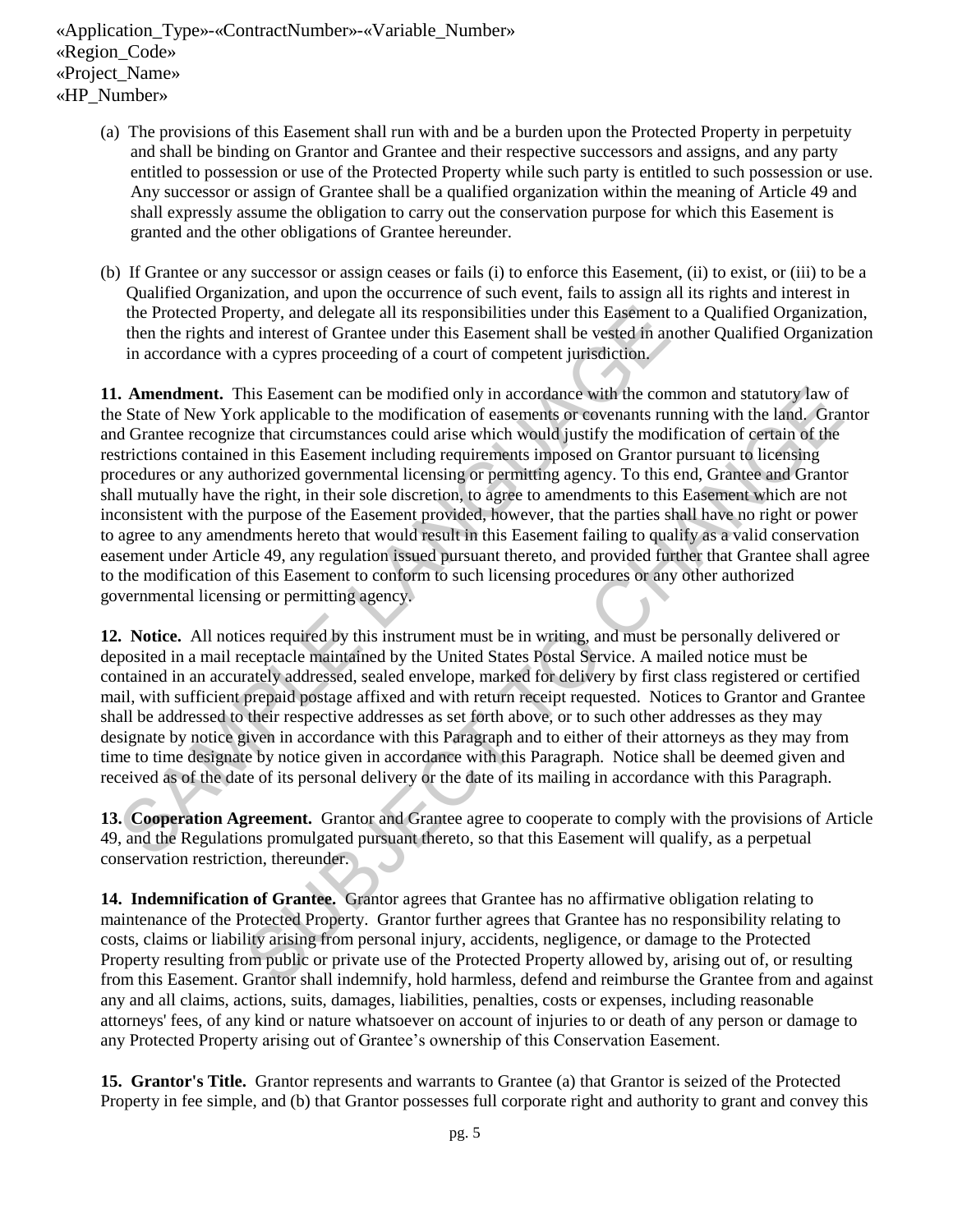Easement pursuant to this instrument.

**16. Grantee's Representations.** Grantee represents and warrants that Grantee is a Qualified Organization.

#### **17. Further Conveyance by Grantor.**

- (a) The Grantor shall not sell, dispose or use the Protected Property acquired hereunder for other than public park purposes without the prior written approval of the Commissioner, and the express authority of an act of the Legislature as provided in 9NYCRR 441.5.
- (b) (Municipalities) The Grantor Municipality shall not restrict the use of or access to the Protected Property by non-residents of the municipality or impose a fee for such use without prior written approval of the Commissioner of Parks, Recreation and Historic Preservation.

#### **18. Miscellaneous.**

- (a) This Easement shall be binding on the parties and their respective successors and assigns. The terms "Grantor" and "Grantee", wherever used herein, and any pronouns used in place thereof, shall mean and include their respective successors and assigns.
- (b) If any provision of this Easement or the application thereof to any person or circumstance is found to be invalid, the remainder of the provisions of this Easement and the application of such provisions to persons or circumstances other than those as to which it is found to be invalid shall not be affected thereby.
- (c) In enforcing its rights hereunder with respect to a breach, default or violation of this Easement, Grantee shall take into account the reasonableness of requiring Grantor to cure the same and the time required to restore the Protected Property under the relevant circumstances, including but not limited to the season of the year and the accessibility of the Protected Property to Grantor. (Municipalities) The Grantor Municipality shall not restrict the use of or access to<br>by non-residents of the municipality or impose a fee for such use without prior wr<br>Commissioner of Parks, Recreation and Historic Preserv thall be binding on the parties and their respective successors and assigns. The terms<br>
Sirantee", wherever used herein, and any pronouns used in place thereof, shall mean and<br>
pective successors and assigns.<br>
So fit is Es
- (d) All captions set forth herein are for convenience of reference only, and shall in no event be construed to limit, enlarge or modify any substantive provision of this Easement.
- (e) References herein to specific actions required or permitted to be undertaken by OPRHP and DEC hereunder shall in no way be deemed to waive or limit the regulatory authority or jurisdiction which OPRHP or DEC otherwise have or shall have (independently of the provisions of this Easement).

 IN WITNESS WHEREOF, Grantor has executed and delivered this Deed of Conservation Easement as of the date first set forth above.

|        | <b>GRANTOR:</b> |
|--------|-----------------|
| By:    |                 |
| Name:  |                 |
| Title: |                 |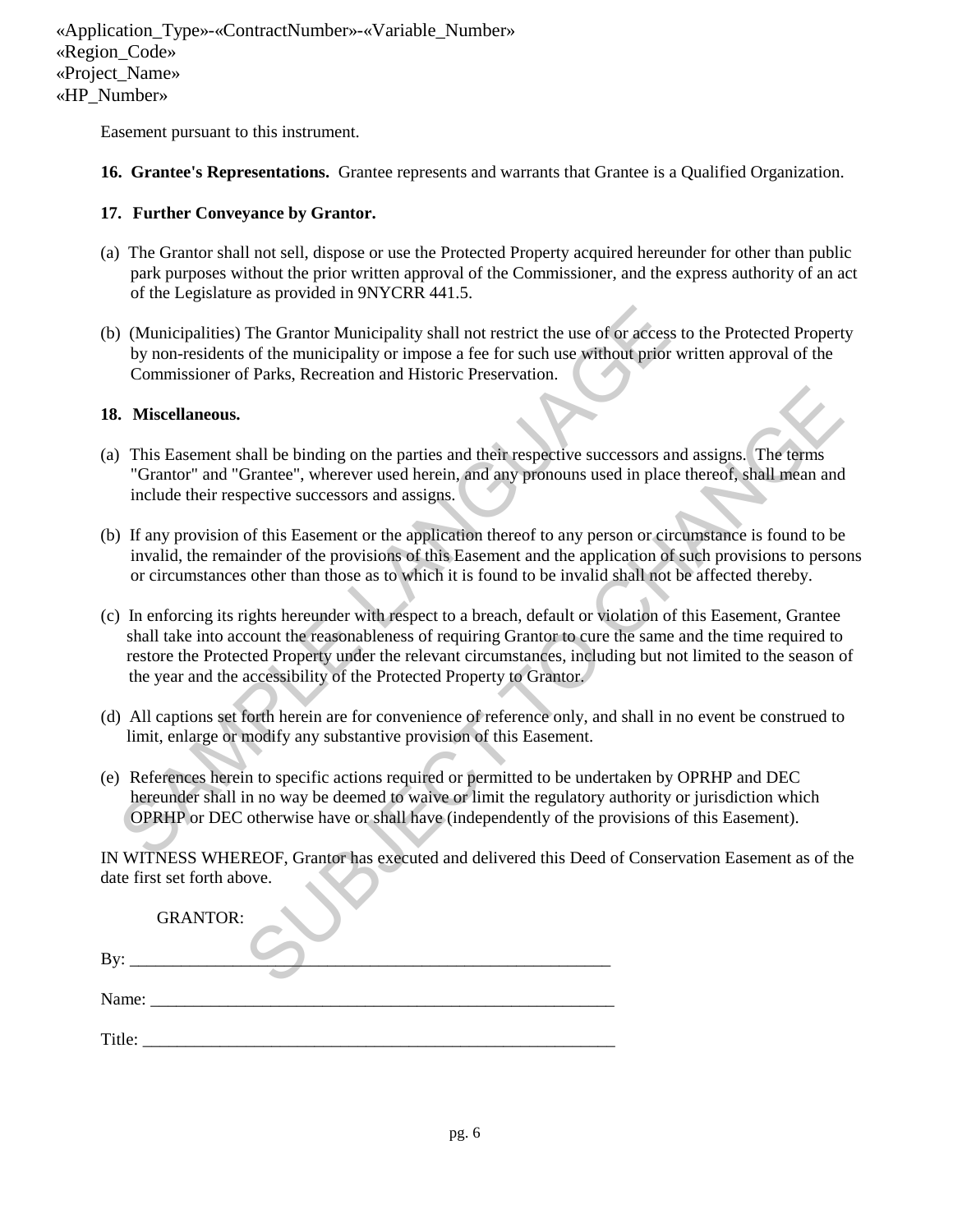Acknowledged and Accepted:

GRANTEE: THE PEOPLE OF THE STATE OF NEW YORK through the Commissioner of Parks, Recreation and Historic Preservation

| Andy Beers<br>Its: Executive Deputy Commissioner<br>DEPARTMENT OF LAW APPROVAL<br>Date:<br><b>GRANTOR</b><br>STATE OF NEW YORK<br>$)$ SS.:<br>County of<br>in the year ___________, before me, the undersigned,<br>On the $\_\_\_\_\$ day of $\_\_\_\_\_\_\_\$<br>personally appeared<br>_________, personally known to me or proved to<br>me on the basis of satisfactory evidence to be the individual(s) whose name(s) is (are) subscribed to the within<br>instrument and acknowledged to me that he/she/they executed the same in his/her/their capacity(ies), and that<br>by his/her/their signature(s) on the instrument, the individual (s), or the person upon behalf of which the<br>individual(s) acted, executed the instrument.<br>Notary Public, State of New York |
|----------------------------------------------------------------------------------------------------------------------------------------------------------------------------------------------------------------------------------------------------------------------------------------------------------------------------------------------------------------------------------------------------------------------------------------------------------------------------------------------------------------------------------------------------------------------------------------------------------------------------------------------------------------------------------------------------------------------------------------------------------------------------------|
|                                                                                                                                                                                                                                                                                                                                                                                                                                                                                                                                                                                                                                                                                                                                                                                  |
|                                                                                                                                                                                                                                                                                                                                                                                                                                                                                                                                                                                                                                                                                                                                                                                  |
|                                                                                                                                                                                                                                                                                                                                                                                                                                                                                                                                                                                                                                                                                                                                                                                  |
|                                                                                                                                                                                                                                                                                                                                                                                                                                                                                                                                                                                                                                                                                                                                                                                  |
|                                                                                                                                                                                                                                                                                                                                                                                                                                                                                                                                                                                                                                                                                                                                                                                  |
|                                                                                                                                                                                                                                                                                                                                                                                                                                                                                                                                                                                                                                                                                                                                                                                  |
|                                                                                                                                                                                                                                                                                                                                                                                                                                                                                                                                                                                                                                                                                                                                                                                  |
|                                                                                                                                                                                                                                                                                                                                                                                                                                                                                                                                                                                                                                                                                                                                                                                  |
|                                                                                                                                                                                                                                                                                                                                                                                                                                                                                                                                                                                                                                                                                                                                                                                  |
|                                                                                                                                                                                                                                                                                                                                                                                                                                                                                                                                                                                                                                                                                                                                                                                  |
|                                                                                                                                                                                                                                                                                                                                                                                                                                                                                                                                                                                                                                                                                                                                                                                  |
|                                                                                                                                                                                                                                                                                                                                                                                                                                                                                                                                                                                                                                                                                                                                                                                  |
|                                                                                                                                                                                                                                                                                                                                                                                                                                                                                                                                                                                                                                                                                                                                                                                  |
|                                                                                                                                                                                                                                                                                                                                                                                                                                                                                                                                                                                                                                                                                                                                                                                  |
|                                                                                                                                                                                                                                                                                                                                                                                                                                                                                                                                                                                                                                                                                                                                                                                  |
|                                                                                                                                                                                                                                                                                                                                                                                                                                                                                                                                                                                                                                                                                                                                                                                  |
|                                                                                                                                                                                                                                                                                                                                                                                                                                                                                                                                                                                                                                                                                                                                                                                  |
|                                                                                                                                                                                                                                                                                                                                                                                                                                                                                                                                                                                                                                                                                                                                                                                  |
|                                                                                                                                                                                                                                                                                                                                                                                                                                                                                                                                                                                                                                                                                                                                                                                  |
|                                                                                                                                                                                                                                                                                                                                                                                                                                                                                                                                                                                                                                                                                                                                                                                  |
|                                                                                                                                                                                                                                                                                                                                                                                                                                                                                                                                                                                                                                                                                                                                                                                  |
|                                                                                                                                                                                                                                                                                                                                                                                                                                                                                                                                                                                                                                                                                                                                                                                  |
|                                                                                                                                                                                                                                                                                                                                                                                                                                                                                                                                                                                                                                                                                                                                                                                  |
|                                                                                                                                                                                                                                                                                                                                                                                                                                                                                                                                                                                                                                                                                                                                                                                  |
|                                                                                                                                                                                                                                                                                                                                                                                                                                                                                                                                                                                                                                                                                                                                                                                  |
| <b>GRANTEE: The People of the State of New York through the Commissioner of Parks, Recreation and</b><br><b>Historic Preservation</b>                                                                                                                                                                                                                                                                                                                                                                                                                                                                                                                                                                                                                                            |
|                                                                                                                                                                                                                                                                                                                                                                                                                                                                                                                                                                                                                                                                                                                                                                                  |
| <b>STATE OF NEW YORK</b>                                                                                                                                                                                                                                                                                                                                                                                                                                                                                                                                                                                                                                                                                                                                                         |
| SS.                                                                                                                                                                                                                                                                                                                                                                                                                                                                                                                                                                                                                                                                                                                                                                              |
| County of Albany                                                                                                                                                                                                                                                                                                                                                                                                                                                                                                                                                                                                                                                                                                                                                                 |
|                                                                                                                                                                                                                                                                                                                                                                                                                                                                                                                                                                                                                                                                                                                                                                                  |
| On the _________________day of<br>in the year 2015, before me, the undersigned, personally<br>appeared Andy Beers, personally known to me or proved to me on the basis of satisfactory evidence to be the                                                                                                                                                                                                                                                                                                                                                                                                                                                                                                                                                                        |

On the \_\_\_\_\_\_\_\_\_day of \_\_\_\_\_\_\_\_\_\_\_\_\_\_\_\_\_\_in the year 2015, before me, the undersigned, personally appeared Andy Beers, personally known to me or proved to me on the basis of satisfactory evidence to be the individual whose name is subscribed to the within instrument and acknowledged to me that he executed the same in his capacity, and that by his signature on the instrument, the individual, or the person upon behalf of which the individual acted, executed the instrument.

> \_\_\_\_\_\_\_\_\_\_\_\_\_\_\_\_\_\_\_\_\_\_\_\_\_\_\_ Notary Public, State of New York